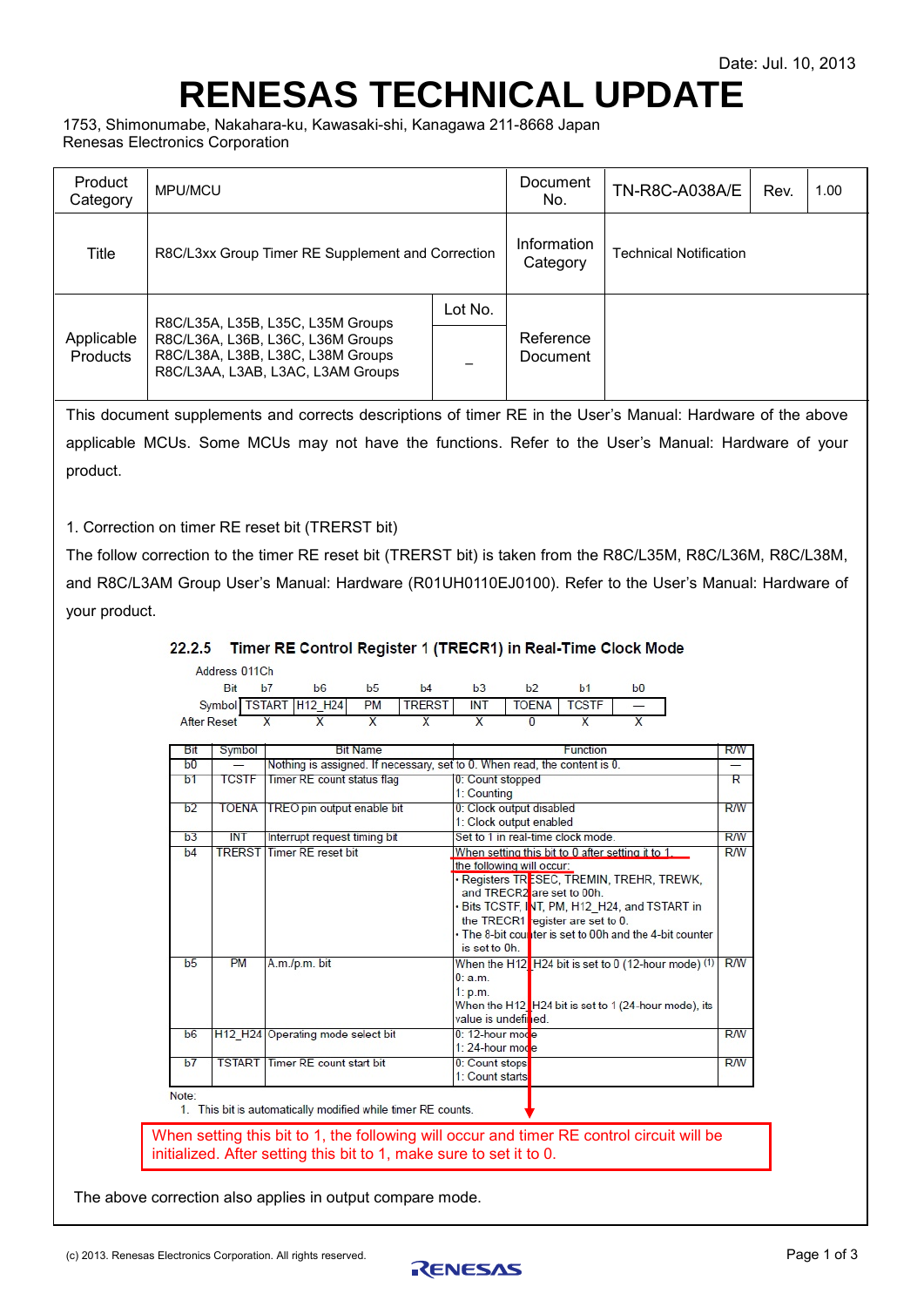## 2. Correction on notes on timer RE

The following correction to notes on timer RE is taken from the R8C/L35M, R8C/L36M, R8C/L38M, and R8C/L3AM Group User's Manual: Hardware (R01UH0110EJ0100). Refer to the manual of your product.

### **Notes on Timer RE**  $22.4$

#### $22.4.1$ **Reset**

A reset input does not reset the timer RE data registers that store data of seconds, minutes, hours, and days of the week. This requires the initial setting of all registers after power on.

The registers and bits associated with timer RE below will not be reset by hardware reset, power-on reset, voltage monitor 0 reset, watchdog timer reset, or software reset. As the content of such registers and bits are undefined after power on, initialize these registers and bits after setting the TRERST bit to 0. When the TRERST bit is set to 1, the registers and bits are set to 0, and the timer RE control circuit will be initialized. After setting the TRERST bit to 1, make sure to set it to 0.

Applicable registers and bits:

Registers TRESEC, TREMIN, TREHR, TREWK, and TRECR2 Bits TCSTF, INT, TRERST, PM, H12\_H24, TSTART in the TRECR1 register